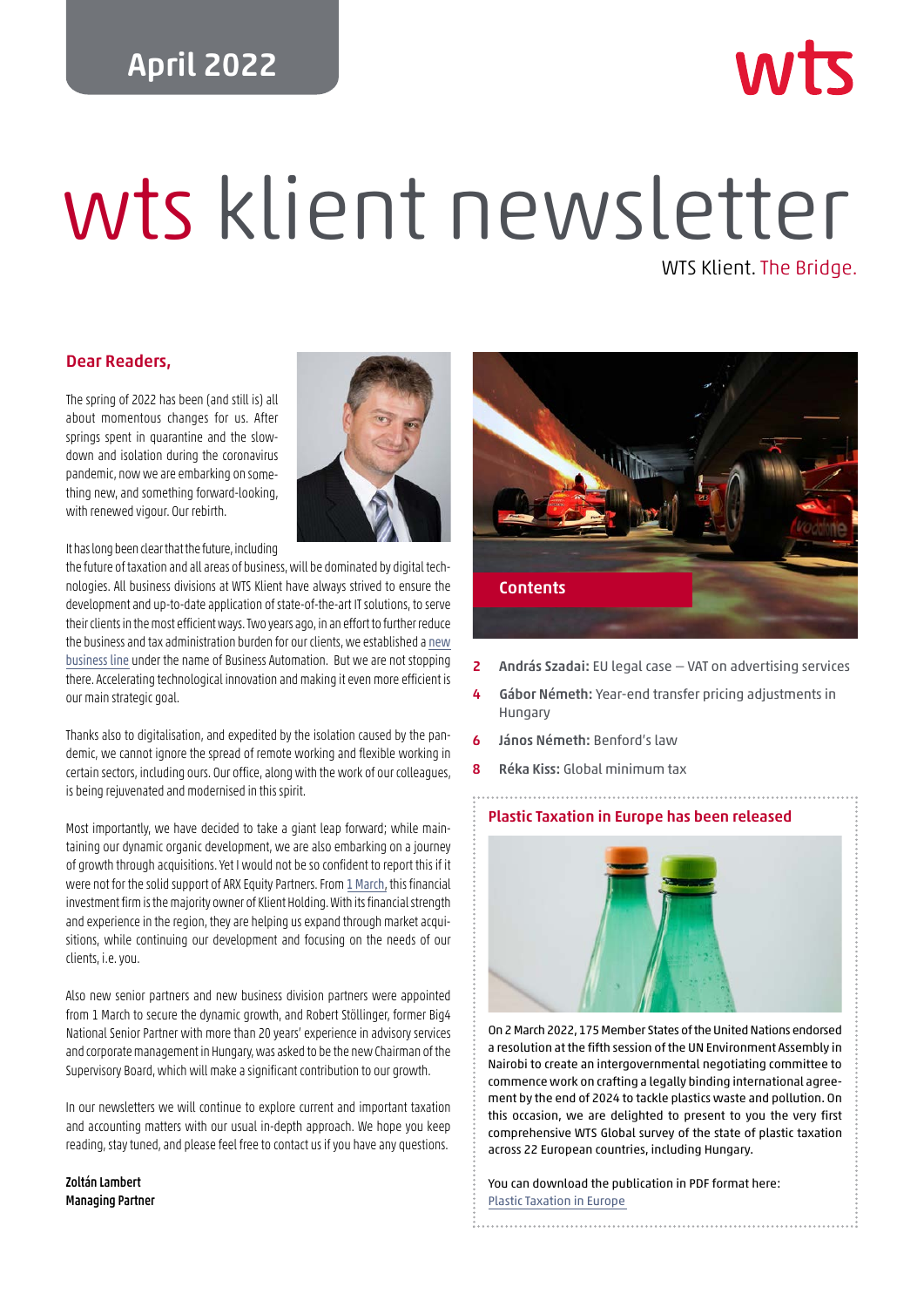## EU legal case — VAT on advertising services

Fine levied by Hungarian Tax and Customs Administration for VAT deduction was unlawful

#### Author: András Szadai

andras.szadai@wtsklient.hu



A recent European Court of Justice ruling affecting Hungary has answered an important question regarding VAT on advertising services. The judgment in case C-334/20 was published on 28 November 2021. Essentially, the issue was whether the tax authority can refuse a [deduction of VAT](https://wtsklient.hu/en/2018/06/05/right-for-a-refund-of-vat/) on advertising services if they deem that the services are overpriced or that no increase in sales revenues can be shown as a result of using the services.

#### What kind of advertising services were affected by the case?

Amper Metal Kft. concluded a contract with Sziget Reklám Kft. for the provision of advertising services in 2014. In line with the contract, Amper Metal advertised itself on stickers placed on racing cars. The consideration for the service was HUF 48 million (roughly EUR 120,000) for one year according to the contract concluded between otherwise independent parties. In its VAT returns filed for 2014, Amper Metal deducted total VAT of HUF 13 million (roughly EUR 33,000) which was indicated on the invoices issued to it. During the tax inspection, the Hungarian Tax and Customs Administration did not agree with the deductibility of the VAT in question, and therefore levied a penalty and late payment interest.

#### On what basis did the tax authority challenge the VAT deductibility?

According to the judgment of the NAV, expenses arising in connection with advertising services did not qualify as costs related to the taxable revenue-generating activity of Amper Metal, so according to Section 120 of the VAT Act, Amper Metal was not allowed to deduct the VAT it paid.

Additionally, the experts of the tax authority deemed that the advertising services are too expensive and the plaintiff did not benefit in any way from the advertisements because the profile of its clientele differs from car racing.

#### How did the case come before the Court of Justice of the European Union?

The case of Amper Metal and the Hungarian Tax and Customs Administration affecting the VAT of advertising services came before the Veszprém County Court, which sought the assistance of the Court of Justice of the European Union in interpreting Article 168(a) of the VAT Directive (the EU's Common VAT Directive). According to the aforementioned section, the right to deduct VAT cannot be refused on the grounds that the services provided by the supplier were not used in the taxable activities of the customer.

The Hungarian court quotes the NAV which explained the nonuse by stating the cost of the service provided was disproportionately higher than the sales revenue or sales revenue increase generated by the service, which, according to the tax authority, was zero in this case. The NAV supported its arguments with the fact that the clients of Amper Metal typically comprise industrial players who presumably do not make commercial decisions based on stickers placed on racing cars.

According to the experts of the tax authority, the fee for advertising services paid by Amper Metal was also expensive and overpriced compared to the market price. The continued on page 3

## Value added tax consulting

If you have any questions about the VAT system or the VAT deductibility of advertising services arising at your company, please get in touch with the [VAT specialists of WTS](https://wtsklient.hu/en/services/value-added-tax-consulting-and-compliance-work/) [Klient Hungary](https://wtsklient.hu/en/services/value-added-tax-consulting-and-compliance-work/) who will be happy to help you.

WTS Klient. The Bridge. 2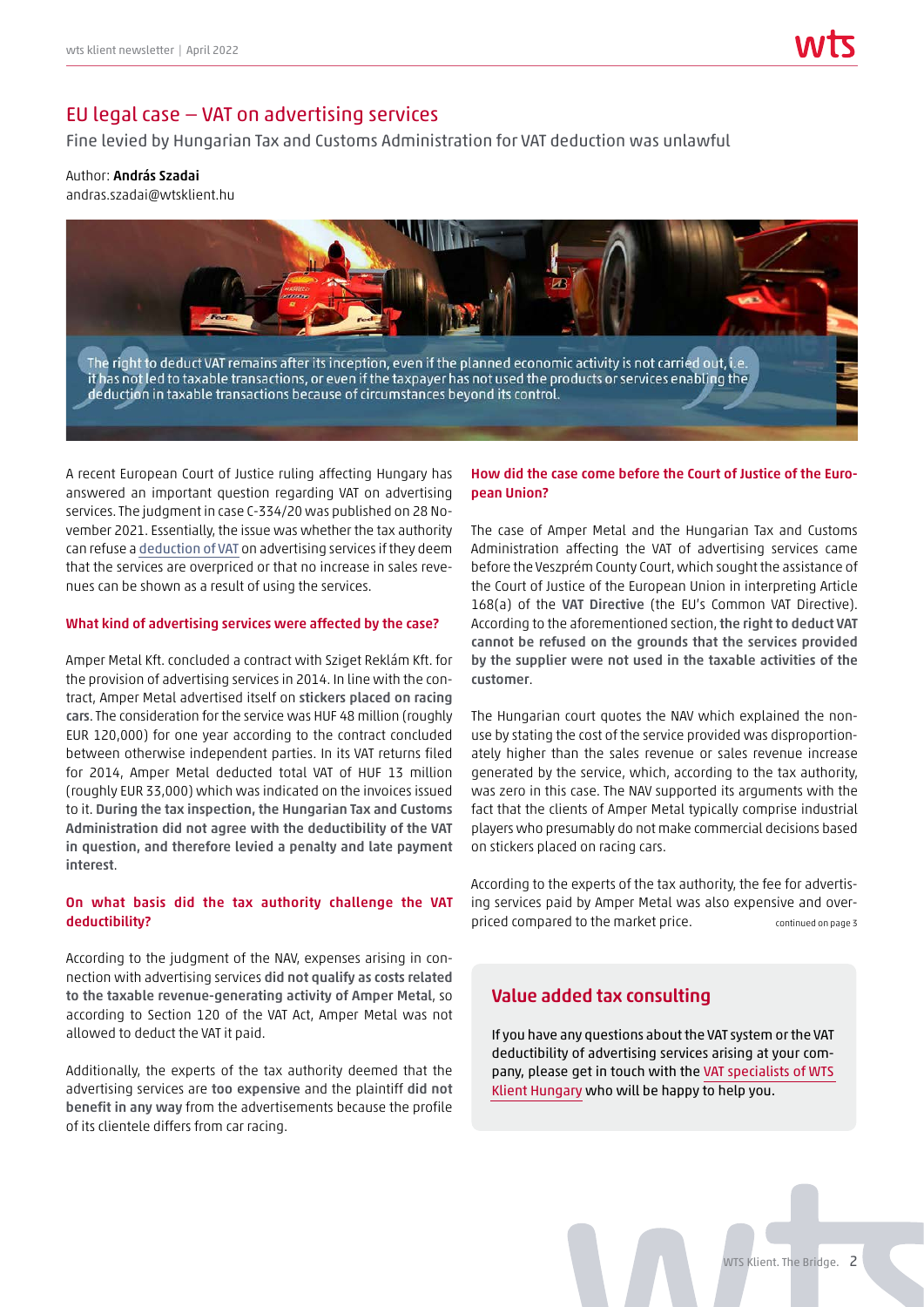#### What did the Court of Justice of the European Union decide?

According to the judgment of the Court of Justice of the European Union in case C-334/20, the lack of an increase in the taxpayer's sales revenues cannot affect the exercising of the right to deduct. According to their ruling, the common system of VAT ensures neutrality of the tax burden of all economic activities, whatever their purpose or results, provided that those activities are themselves subject, in principle, to VAT. Therefore, the right to deduct remains after its inception, even if the planned economic activity is not carried out, i.e. it has not led to taxable transactions. The

right to deduct also remains even if the taxpayer has not used the products or services enabling the deduction in taxable transactions because of circumstances beyond its control (Sonaecom judgment of 12 November 2020, C-42/19, EU:C:2020:913, Sections 38 and 40, and the case-law cited therein).

That the price paid is higher than the market price or any potential reference value defined by the tax authority as the price for similar advertising services cannot justify the refusal to allow the taxpayer to exercise their right to deduct.

#### → Our expert



András Szadai Patner Tax Consulting Telephone: +36 1 881 0624

andras.szadai@wtsklient.hu

#### Education

- » economist
- » tax advisor

#### Specialisations

- » transfer pricing » preparation of tax returns in
- all taxes » VAT-registration of foreign com-
- panies and related tax consulting
- » international taxation of foreign workers
- » representation of companies during tax inspections
- » due diligence

#### Latest publications

- » [BIREG system besides EKAER](https://wtsklient.hu/en/2021/03/23/bireg-system/)  from 1 January?
- » [Favourable EKAER amend](https://wtsklient.hu/en/2020/09/01/ekaer-amendments/)ments from 2021
- » [Reclaiming VAT on irrecover](https://wtsklient.hu/en/2020/01/14/irrecoverable-debts/)able debts

#### Languages

Hungarian, German, English

v v v

#### The latest WTS Global Newsletters have been released



The first edition of the WTS Global VAT Newsletter in 2022 wants to share with you insights on the latest developments in terms of VAT and GST across the globe. It reports recent or expected changes in VAT and GST regulations and compliance duties in 12 countries, including Hungary. You can download the newsletter in PDF format here[: WTS Global VAT Newsletter #1/2022](https://wtsklient.hu/wp-content/uploads/2022/03/wts-vat-newsletter-1-2022.pdf)

In the first edition of the WTS Global Transfer Pricing Newsletter this year WTS experts from 15 countries provided an update on recently introduced legislations and cases and also the new version of the OECD Guide-lines is presented. The newsletter is available in PDF format here: [WTS Global TP Newsletter #1/2022](https://wtsklient.hu/wp-content/uploads/2022/04/wts-newsletter-tp-1-2022.pdf)

The latest WTS Financial Services Newsletter presents taxation related news from 10 countries with focus on the international financial services industry. You can download the newsletter in PDF format here: [WTS Global](https://wtsklient.hu/wp-content/uploads/2022/03/wts-global-financial-services-newsletter-1-2022.pdf)  [Financial Services Newsletter #1/2022](https://wtsklient.hu/wp-content/uploads/2022/03/wts-global-financial-services-newsletter-1-2022.pdf)

The WTS Global Customs Newsletter #1/2022 shares with you news on trade and customs developments from all over the world and reflects the typical issues that we see discussed internationally. You can download the newsletter in PDF format here: [WTS Global Customs Newsletter #1/2022](https://wtsklient.hu/wp-content/uploads/2022/03/wts-global-customs-newsletter-1-2022.pdf)

www.wtsklient.hu 3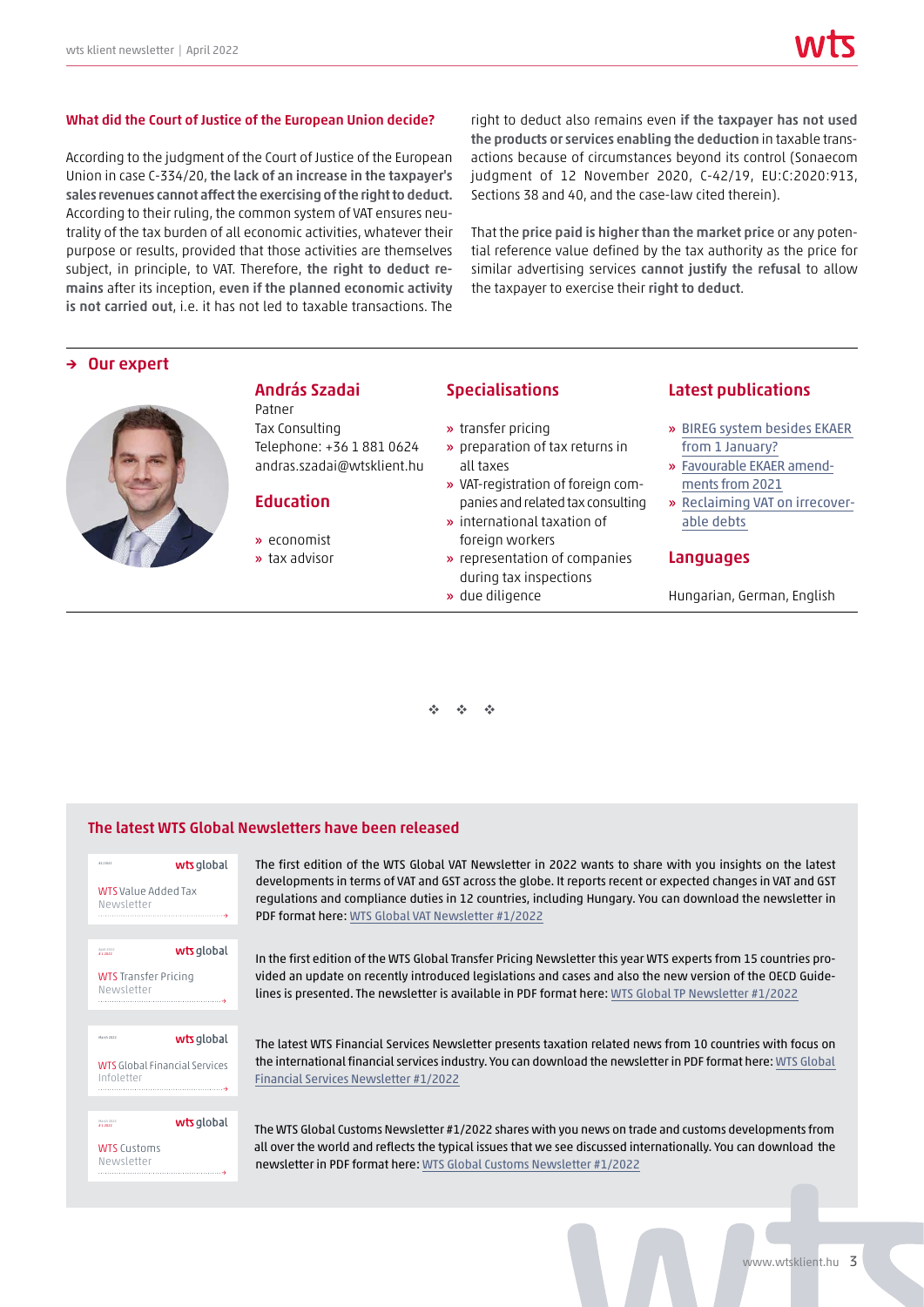## Year-end transfer pricing adjustments in Hungary

What to look out for within a group?

#### Author: Gábor Németh

gabor.nemeth@wtsklient.hu



The time has come again to prepare financial statements, annual corporate tax returns and local business tax returns. For many companies belonging to a multinational group, this means that the pricing of transactions between related companies, year-end transfer pricing adjustments and the inclusion thereof in tax returns along with the [obligation to prepare transfer pricing](https://wtsklient.hu/en/2019/05/07/new-transfer-pricing-documentation-decree/)  [documentation](https://wtsklient.hu/en/2019/05/07/new-transfer-pricing-documentation-decree/) are highlighted on the corporate agenda. In this article we cover the most important aspects of the individual tax types and draw attention to the challenges of local business tax.

#### Which tax types are affected by transfer pricing adjustments in Hungary?

Compliance with [transfer pricing rules](https://wtsklient.hu/en/2017/07/13/tp-policy/) requires related companies to set the pricing of their intra-group transactions according to the arm's length principle. Since this is not always possible for individual orders during the year, prices applied over the year are often adjusted by the parties to arm's length prices at the end of the year. An intra-group review of transfer pricing adjustments is essentially necessary for the purposes of income taxes. However, in Hungary, in addition to corporate income tax, transfer pricing adjustments can also have an impact on the local business tax base (which type of tax carries turnover tax elements), or on the [innovation contribution](https://wtsklient.hu/en/2019/02/05/innovation-contribution/) and even on VAT returns in certain cases.

#### How do you handle such adjustments?

Adjustments can be performed in several ways. The first question that usually arises is whether the adjustment should only appear as a corporate income tax base adjustment item, or as an accounting adjustment.

According to the rules of the Hungarian Act on Accounting and in line with underlying contractual provisions, related companies have a chance to include in their accounting records a subsequent adjustment of the consideration for assets and services sold and acquired in the ordinary course of business during a specified period as an adjustment of the original transaction amount, i.e. to adjust the consideration of their transactions to market price, thereby avoiding the tax base adjustment under the Corporate and Dividend Tax Act.

The Hungarian Act on Accounting stipulates that these adjustments must be reported (based on the accounting document issued for the subsequent adjustment) as part of the asset's acquisition value; as a change to a cost or expense in the case of services purchased; and as net sales revenue in the case of sales.

#### Double taxation problems and the special status of local business tax

Of course, the accounting does not just affect [corporate income](https://wtsklient.hu/en/2017/09/12/corporate-tax-rate/) [tax](https://wtsklient.hu/en/2017/09/12/corporate-tax-rate/), it is highly important for the purposes of [local business tax](https://wtsklient.hu/en/2017/08/22/the-local-business-tax/) as well. Local business tax is a tax type based on net sales revenue, so transfer pricing adjustments accounted for as other income would not essentially have an effect on the local business tax base, while the adjustment reported as part of the net sales revenue is subject to local business tax as well as corporate income tax.

Prior to the change in legislation valid from the 2021, the Act on Local Taxes did not include any specific rules for transfer pricing adjustments. However, it follows from the general rules of the Act on Rules of Taxation that upon calculating individual local business tax base components, related companies must consider if a tax base component is derived from a transaction in which the contractual price differs from arm's length conditions.

For local business tax, adjustments due to the arm's length price apply to related companies who are subject to this obligation under the Corporate and Dividend Tax Act. An entity obliged to apply arm's length prices based on the Corporate and Dividend Tax Act may determine net sales revenues or the cost and expense decreasing net sales revenues on the basis of the arm's length price defined under the Corporate and Dividend Tax Act. An adjustment aimed at reducing the tax base is only possible if the entity has a statement from its business partner that the latter performs an opposite tax base adjustment in the same amount.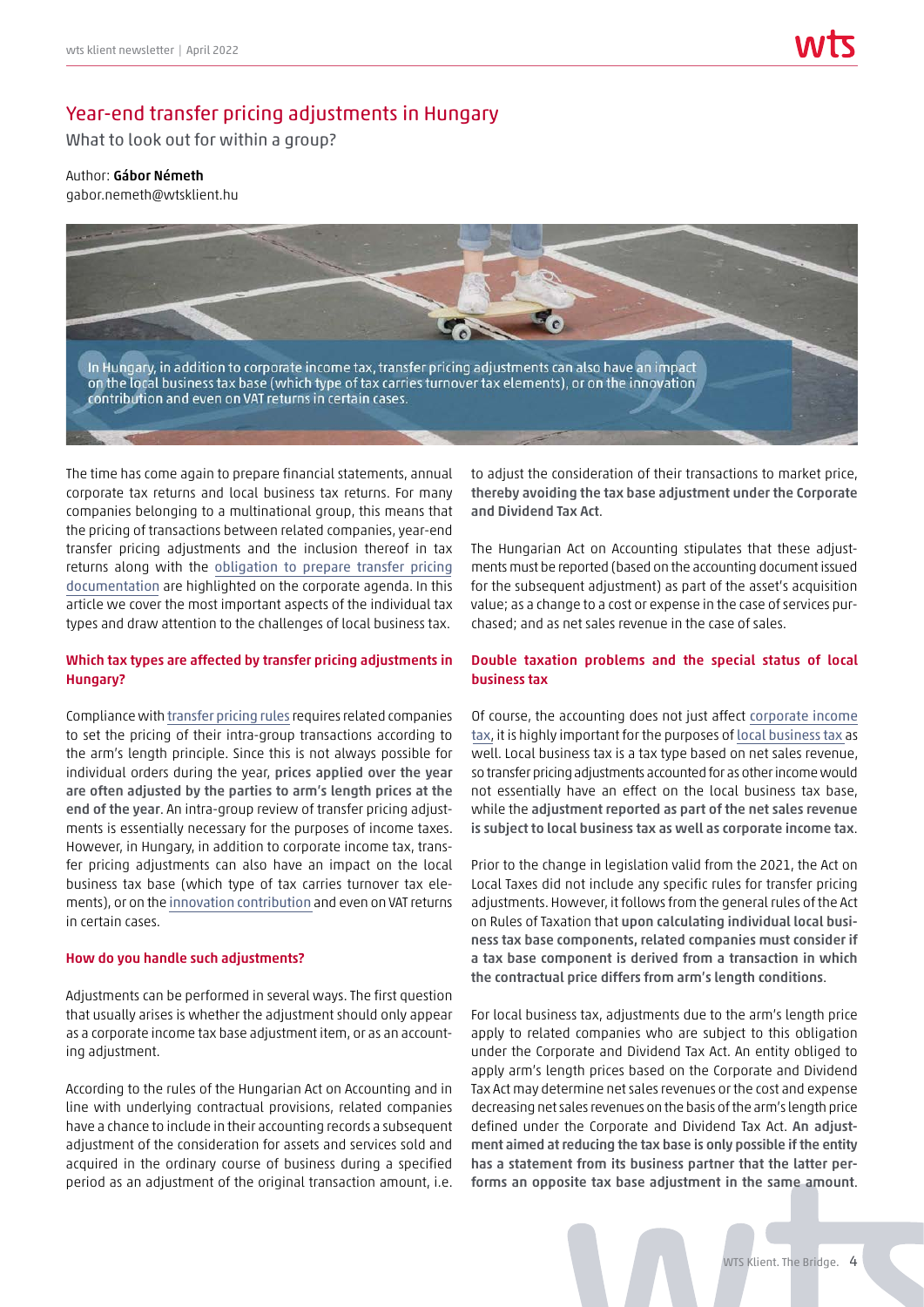If the business partner is not subject to local business tax (a foreign entity, or a domestic entity that only has a registered office or permanent establishment in a municipality where local business tax is not applicable), the statement must specify that the entity will apply the adjustment in the tax type corresponding to local business tax or, in the absence of such a tax, in corporate income tax or in the foreign tax similar to corporate tax.

For multinational groups, taking local business tax into account has always been difficult, and it can make up a significant portion of total Hungarian tax liability. In the system of direct taxes, it would be ideal if transfer pricing adjustments worked for all companies affected, i.e. for example, a tax base increase due to transfer pricing adjustments in Germany would be matched with a tax base adjustment (deduction) at the Hungarian subsidiary. We can perform this under the framework of double tax treaties and their principles since such treaties include separate rules for the prices applied between related parties. However, not all tax treaties specify local business tax as a tax type that can be considered and this can lead to double taxation in the case of local business tax adjustments.

#### What happens to VAT?

To judge when transfer pricing adjustments modify the invoiced amount of previous product sales or service provision (this requires the correction of the invoices and VAT returns) and when we are only talking about other financial and profitability adjustments (where no correction invoice is issued and no direct link exists with a previous individual transaction), the underlying contractual agreement between the parties should be used as a basis.

## Transfer pricing consulting

In summary, year-end transfer pricing adjustments require a very thorough review to enable appropriate adjustments to be made for all tax types. Our [transfer](https://wtsklient.hu/en/services/transfer-pricing-consulting/) [pricing experts](https://wtsklient.hu/en/services/transfer-pricing-consulting/) will be happy to help you manage your transfer pricing adjustments and prepare the supporting documentation using the Amadeus TP Catalyst program.

→ Our expert



## Gábor Németh

Manager Tax Consulting Telephone: +36 1 881 0606 gabor.nemeth@wtsklient.hu

## **Education**

- » tax advisor
- » lawyer

#### Specialisations

- » tax consulting in all types of taxes
- » tax due diligence and transactional tax structuring
- » value added tax planning (supply chain management)
- » compliance services in VAT and PIT matters
- » tax authority inspections, tax litigation

#### Latest publications

- » Current developments in [Hungary regarding VAT refunds](https://wtsklient.hu/en/2021/08/24/vat-refunds-on-irrecoverable-debts/) on irrecoverable debts
- » [VAT obligation for free of](https://wtsklient.hu/en/2020/10/27/free-of-charge-supplies/)  charge supplies
- » [DAC6 data reporting dead](https://wtsklient.hu/en/2020/06/25/dac6-data-reporting-deadlines/)lines may be extended by six months

#### Languages

Hungarian, German, English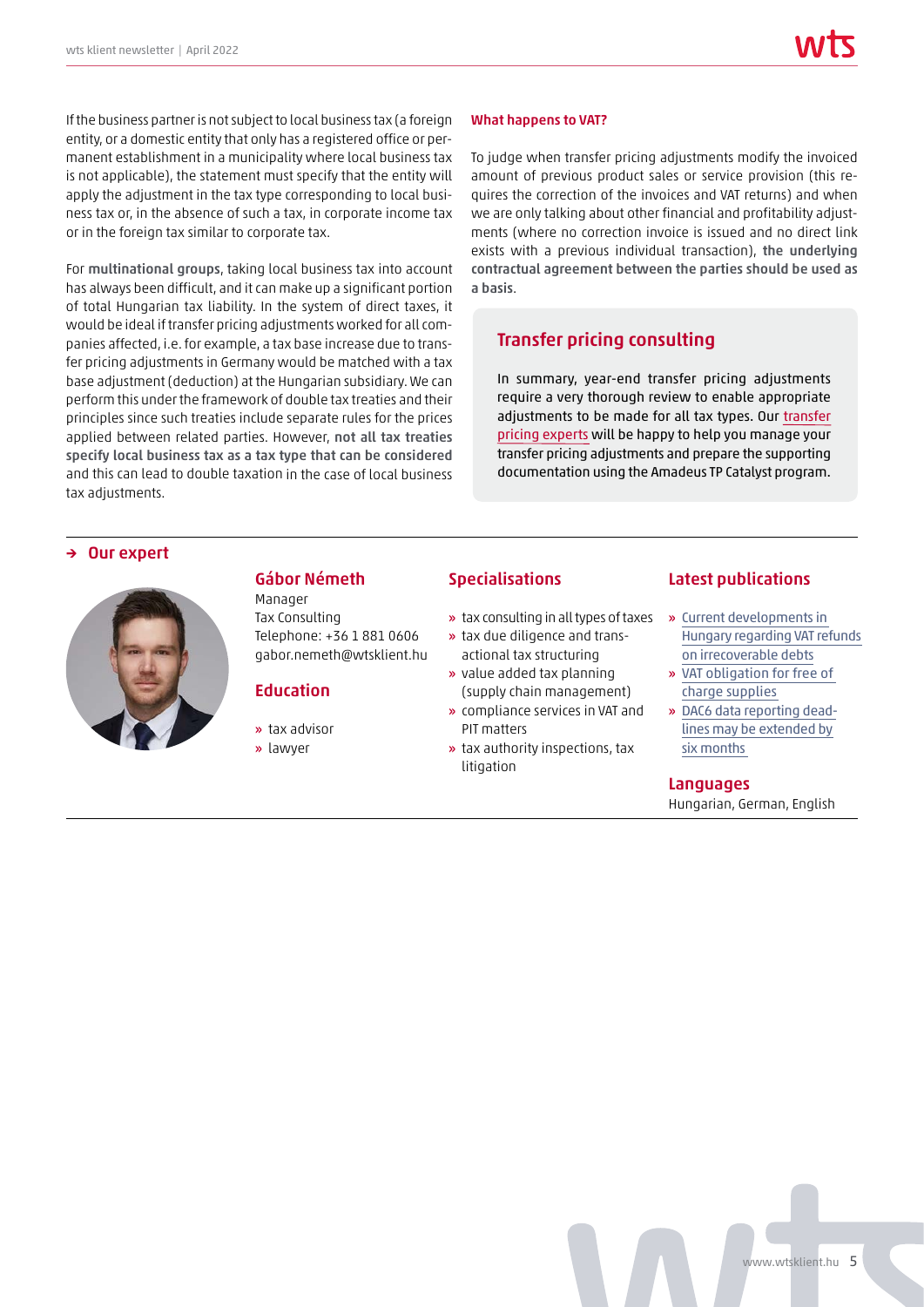## Benford's law

Can a mathematics law uncover fraud?

Author: János Németh janos.nemeth@wtsklient.hu



Beside optimising taxation and accounting processes, an important condition of efficient operation and profitability at every company is evading and exposing infringements, occupational fraud and unintentional errors. As already elaborated in a [previous](https://wtsklient.hu/en/2021/04/06/whistleblowing-system/) [article](https://wtsklient.hu/en/2021/04/06/whistleblowing-system/), business enterprises lose almost 5% of their annual revenue due to various kinds of fraudulent act committed in the course of employment. This is not insignificant, and it can also be easily reduced via fraud investigations and its various tools. In this article I will explain a rule of mathematics applied in fraud investigations concerning the frequency of the use of numbers, and it is extremely efficient in mapping accounting and other business tricks. This is Benford's Law.

#### Discovering Benford's Law

The first discoverer of Benford's Law was the Canadian-American astrophysicist Simon Newcomb. In 1881, while thumbing through logarithm tables in the library, he found that there are more signs of wear and tear on the initial pages than near the end, which means numbers starting with a lower-value digit were definitely looked up more often than numbers starting with a higher-value digit. After some research he created a formula according to which a logarithmic distribution was evident in the occurrence of the first digits of numbers. Accordingly, numbers starting with 1 occur six times more frequently than those starting with 9. The discovery fell into obscurity until 1938, when American Frank Benford picked it up again and published the topic, but presenting it on a set of nearly 20,000 figures taken from real life. The physicist/engineer confirmed the connection with samples taken from numerous real-life fields, datasets related to population, economics, geography, chemistry etc., which then became known as Benford's Law.

#### Applications of Benford's Law

Benford's Law works excellently on business datasets, but cannot be used, for instance, on random numbers (lottery numbers, etc.) or data with limited values (body height). One key area of application in business is fraud investigations. The US tax authority has been using this method to identify suspect cases since the

1980s. The figures of business entities based on real activities are likely to display Benford's distribution, but randomly made-up, artificially generated data does not. If a business dataset does not comply with Benford's distribution, it does not automatically mean that there is a fraud or error, but it is a great indicator of what is worth investigating in more detail.

At first, Benford's Law may seem contrary to our feelings, so I suggest you try it on your own datasets, if possible. For example, if you have at least a thousand invoices with total amounts, the analysis can be carried out in an Excel spreadsheet within seconds. To help you, you can download a sample spreadsheet [from here](https://wtsklient.hu/wp-content/uploads/2022/03/benford-sample.xlsx), which contains the real dataset of a company account including 33,000 items (the table can be used freely, only the first column needs to be populated with your own dataset). By visualising the results in a graph, you can see that the examined data almost completely corresponds to the values forecast by Benford's Law.



If you are curious how much your dataset "approximates" Benford's distribution, you have to move beyond graphic visualisation to statistical methodologies. There are several tests which examine correspondence with Benford's Law, the most frequently used of which are the z-test, the Chi-squared test, the mean absolute deviation (MAD) test and the summary test. These tests enable you to decide precisely how much a dataset matches expectations, yet a detailed description of them is beyond the scope of this article.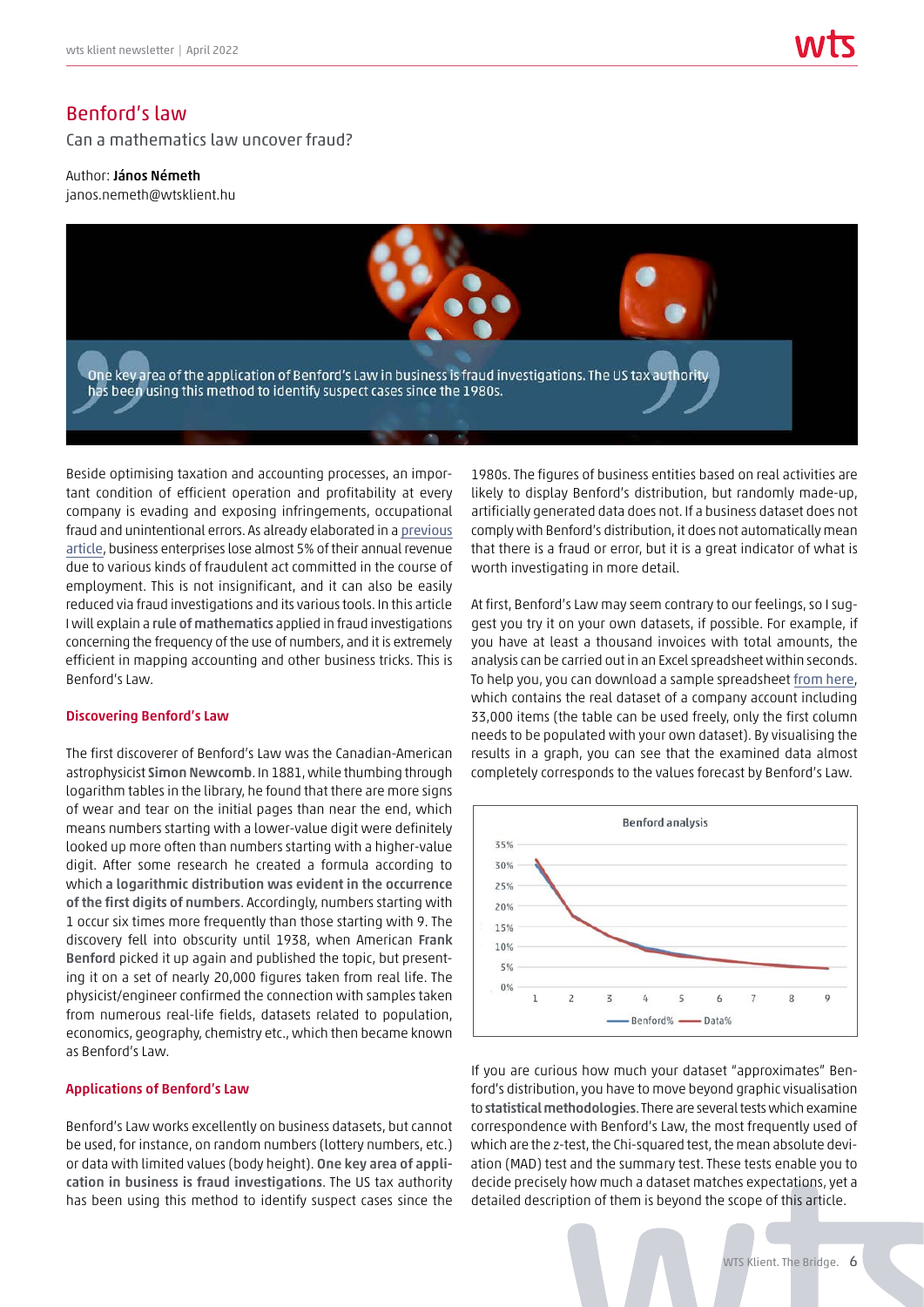Benford's Law can be applied in diverse ways and in various places. You can read, for instance, about the analysis of election results or the testing of the data related to the coronavirus pandemic. It is a method that can be used in numerous areas where datasets with great numbers of data are available, to examine if the data has been manipulated or was indeed generated by reallife events.

## IT / Business Automation

Discovering and preventing business fraud is a key interest of all business entities. The [WTS Klient Business](https://wtsklient.hu/en/services/it-business-automation/) [Automation division](https://wtsklient.hu/en/services/it-business-automation/) is here to help should your accounting or any other areas of your business operation need review.

#### → Our expert



## János Németh

Director IT / Business Automation Telephone: +36 1 887 3712 janos.nemeth@wtsklient.hu

## **Education**

- » IT engineer » economist
- 

#### Specialisations

- » business process automation
- » ERP system integration
- » implementation of IT developments
- » IT consultation
- » fraud examination

## Latest publications

- » [Whistleblowing system soon](https://wtsklient.hu/en/2021/04/06/whistleblowing-system/)  to become compulsory
- » [Online invoice 3.0](https://wtsklient.hu/en/2020/11/17/automation/)  is automation here?

#### Languages

Hungarian, English, German

 $\mathbf{v} \cdot \mathbf{v} = \mathbf{v} \cdot \mathbf{v}$ 



#### [The 2022 editions of WTS Tax and Investment Facts for CEE are now available](https://wtsklient.hu/en/publications/tax-and-investment-facts/)

We are happy to introduce you the 2022 editions of the Tax and Investment Facts booklets for 13 countries of the Central and Eastern European Region: Austria, Bulgaria, Croatia, Czech Republic, Estonia, Hungary, Lithuania, Poland, Romania, Serbia, Slovakia, Slovenia and Turkey. The booklets give a glimpse at taxation and investment in each country and contain all relevant information on their tax and legal system.

You can download Tax and Investment Facts for each CEE country in PDF format here: Tax and Investment Facts – A glimpse at taxation and investment in Central and Eastern Europe 2022

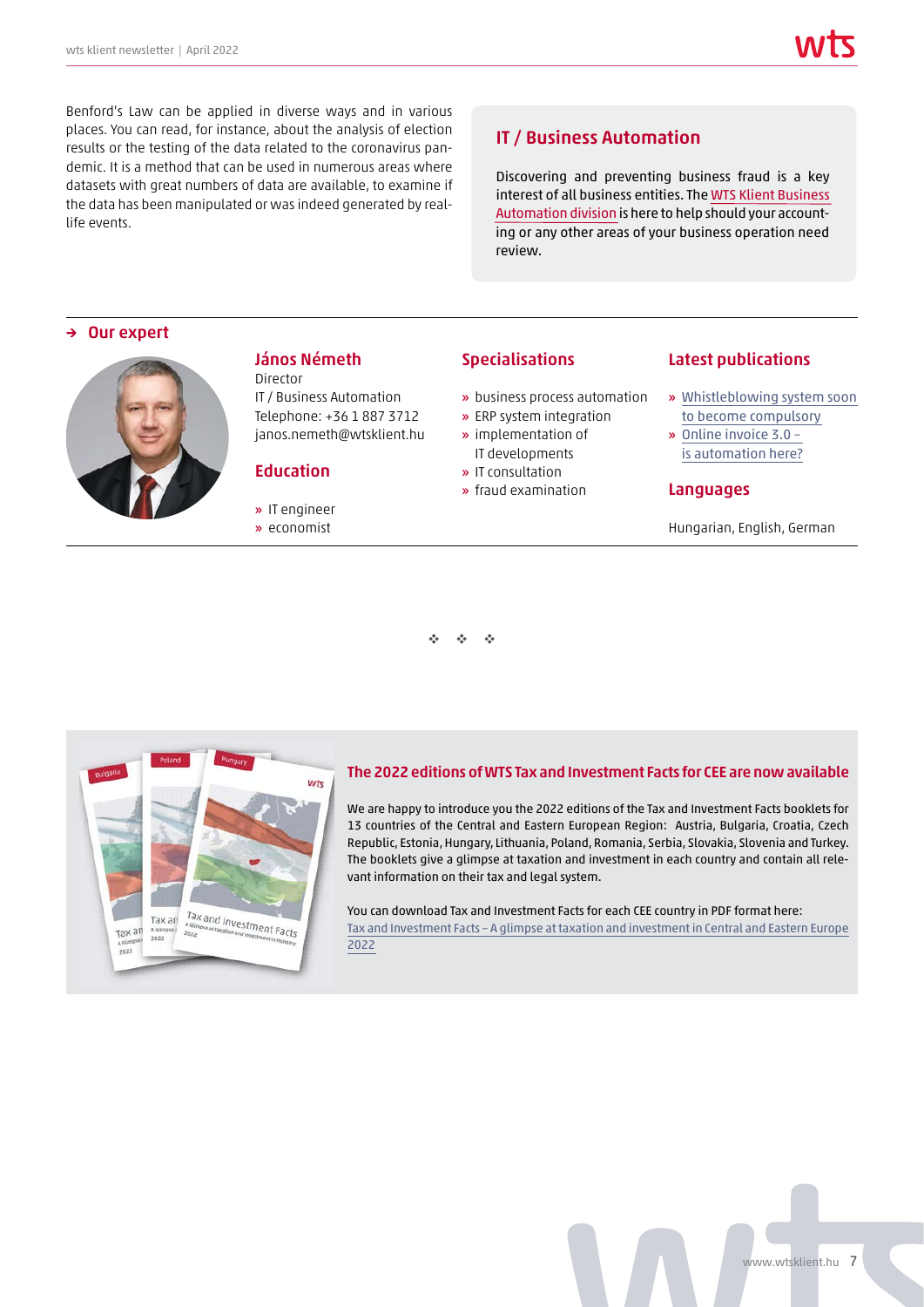## Global minimum tax

Detailed rules have been published

Author: Réka Kiss reka.kiss@wtsklient.hu



In December 2021 the European Commission published its proposed directive setting out the detailed rules of the global minimum tax in support of the implementation of the OECD Model Rules in the European Union. The aim of the directive is to ensure that large corporations operating in the EU are subject to a global minimum effective tax rate of 15%. The proposal contains methodology for calculating the actual tax rate in specific jurisdictions, and clear, legally binding rules to ensure that large corporations pay a 15% minimum tax in every country and area they operate in. As already reported in an [earlier article of ours](https://wtsklient.hu/en/2021/11/30/global-minimum-tax/), the global minimum tax is Pillar 2 of the OECD programme for the international reform of corporate taxation in the G20 countries.

Although the proposal of the Commission follows the OECD agreement, it makes some adjustments to ensure compliance with EU law and to avoid overregulation. This way, groups based in one jurisdiction only will also be subject to the directive, while [Pillar 2 of the OECD](https://wtsklient.hu/en/2019/12/12/global-anti-base-erosion/) is effective for multinational groups only. This derogation is required for the protection of fundamental freedoms within the EU, particularly the freedom of establishment.

#### To whom do the new rules apply?

The proposed rules apply to any large groups whose total annual revenues exceed EUR 750 million, and who have a parent company or subsidiary situated in an EU Member State.

#### Calculation of the effective tax rate

The effective tax rate will essentially be calculated by the parent company of the group for each country or tax jurisdiction. This company, however, may designate another entity to carry out the calculations.

The effective tax rate will be determined by dividing the amount of tax paid by the entities in the given jurisdiction by their income. If the effective corporate tax rate in a given jurisdiction is below the 15% minimum, the group must pay a top-up tax to bring its rate up to the 15% effective tax rate (income inclusion rule). This top-up tax is applicable to every subsidiary irrespective of whether the registered seat of the subsidiary is in a country which signed up to the OECD/G20 agreement or not.

#### Registered seat in a non-EU country

What happens if the registered seat of a group entity is located in a non-EU country where the global minimum tax rate is not enforced?

If the company's registered seat is in such a country, the EU Member States will apply what is known as the undertaxed payments rule. According to this rule, the given EU Member State will effectively collect part of the top-up tax due at group level, if the countries where certain member firms of the group have their registered seats tax below the minimum level and do not impose any top-up tax on them. The amount of the top-up tax collected by the EU Member State from the entities of the group in its territory will be calculated based on the number of employees and the value of assets.

#### **Exceptions**

As usual, the rules contain exclusions up to a given threshold. In accordance with the "de minimis exclusion" no top-up tax need be paid on the revenue and profit of the group if these do not exceed the defined minimum level in the given country, even if the effective tax rate does not reach 15%.

Furthermore, companies have the right to exclude from the topup tax an amount of income that is at least 5% of the value of tangible assets and 5% of payroll (substance carve-out).

The substance carve-out is justified by the corporate tax strategy followed worldwide, which encourages multinational companies to increase investment to improve economic substance (e.g. in real estate, labour force) in a given country. This way, the minimum tax exclusion facilitates the taxation of excess income, which is more susceptible to tax planning (such as income related to intangible assets).

The proposal contains a transitional rule for substance carve-out for the first ten years. Initially, 8% of the carrying amount of tangible assets and 10% of payroll costs can be excluded. For tangible assets, the rate declines annually by 0.2% for the first five years and by 0.4% for the remaining period. In the case of payroll,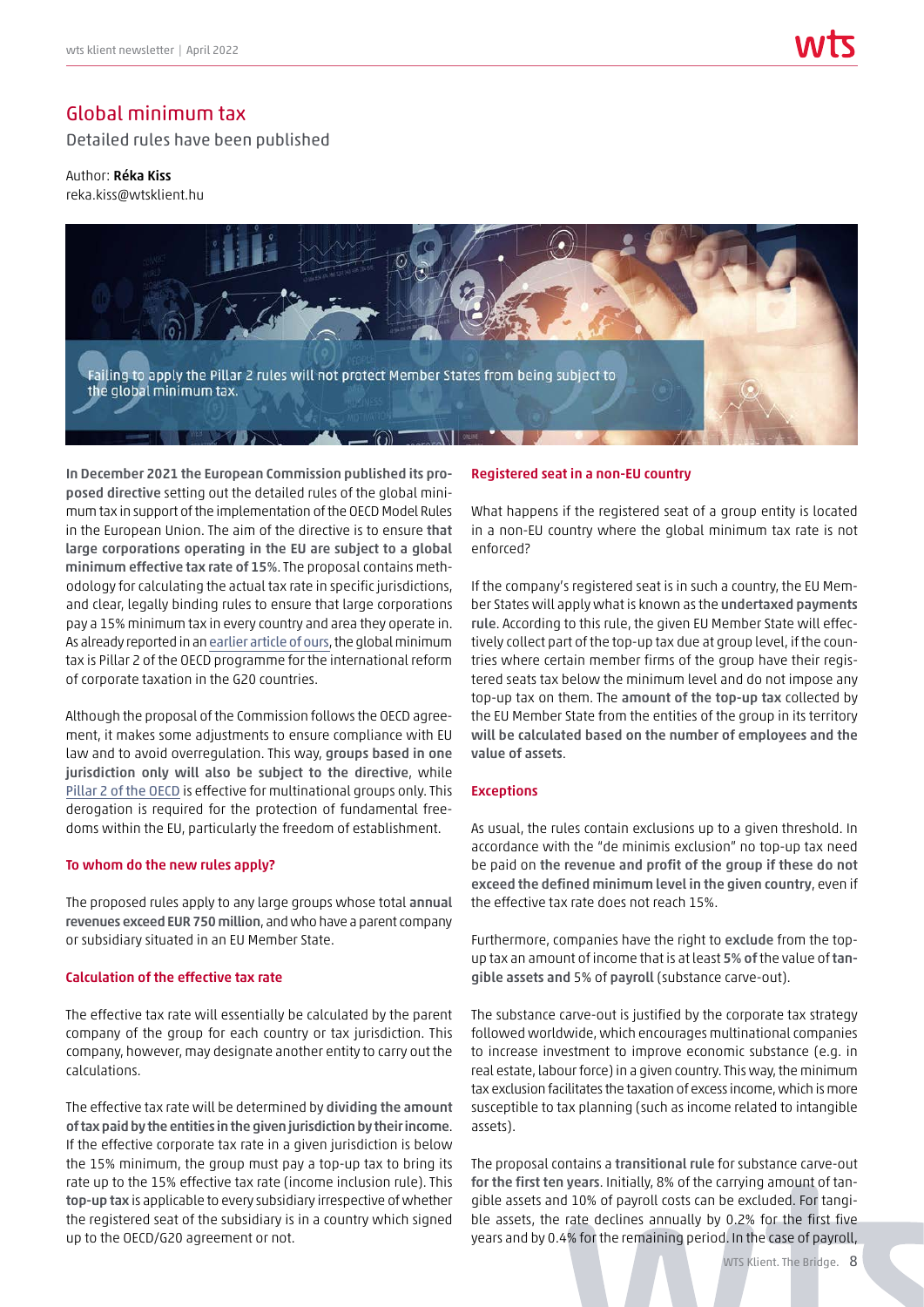the rate declines annually by 0.2% for the first five years and 0.8% for the remaining period.

#### What happens if third countries do not apply the OECD rules?

In line with the OECD agreement, members are not required to adopt the minimum tax rules, but if they choose to do so, they must be implemented and administered in accordance with the agreement under Pillar 2. Members also have to accept that other members apply the rules. In practice, multinational groups with subsidiaries in countries that operate a rate below the agreed minimum rate will ultimately also have to face the consequences of Pillar 2. This is because the effective tax rate per jurisdiction is checked and a top-up tax is applied to companies operating in a jurisdiction with a lower tax rate.

Thus, an EU Member State will collect a top-up tax at group level if some jurisdictions where entities of the group are based apply a tax below the minimum tax according to the agreement, and

do not impose a top-up tax. In other words, failing to apply the Pillar 2 rules will not protect Member States from being subject to the global minimum tax.

#### Tax consulting

From a Hungarian point of view, the number of companies affected by the global minimum tax is very low; companies stepping into the international arena but falling short of the global scale thankfully do not have to apply these rules. However, the changes to the Multilateral Convention will require constant monitoring of legislative changes, and the complexity of global tax calculations will also pose a challenge. The financial managers of multinational companies should definitely [con](https://wtsklient.hu/en/services/tax-consulting/)[sult a tax expert](https://wtsklient.hu/en/services/tax-consulting/) about the new minimum tax, so please do not hesitate to contact us if you have questions.

#### Our expert



## Réka Kiss

Director Tax Consulting Telephone: +36 1 887 3739 reka.kiss@wtsklient.hu

#### **Education**

- » economist
- » tax advisor
- » certified auditor

#### Specialisations

- » tax advisory and tax planning in all tax types
- » due diligence
- » tax authority inspections
- » preparation and reviews of transfer pricing documentation
- » international taxation of foreign workers

#### Latest publications

- » [Taxation of crypto asset trans](https://wtsklient.hu/en/2021/06/01/crypto-asset-transactions/)actions in Hungary
- » [Expat employees working](https://wtsklient.hu/en/2020/08/04/expat-employees-working-from-home/)  from home
- » [Special tax reimbursement](https://wtsklient.hu/en/2019/08/27/special-tax-reimbursement/)  in Hungary

#### Languages

Hungarian, German, English